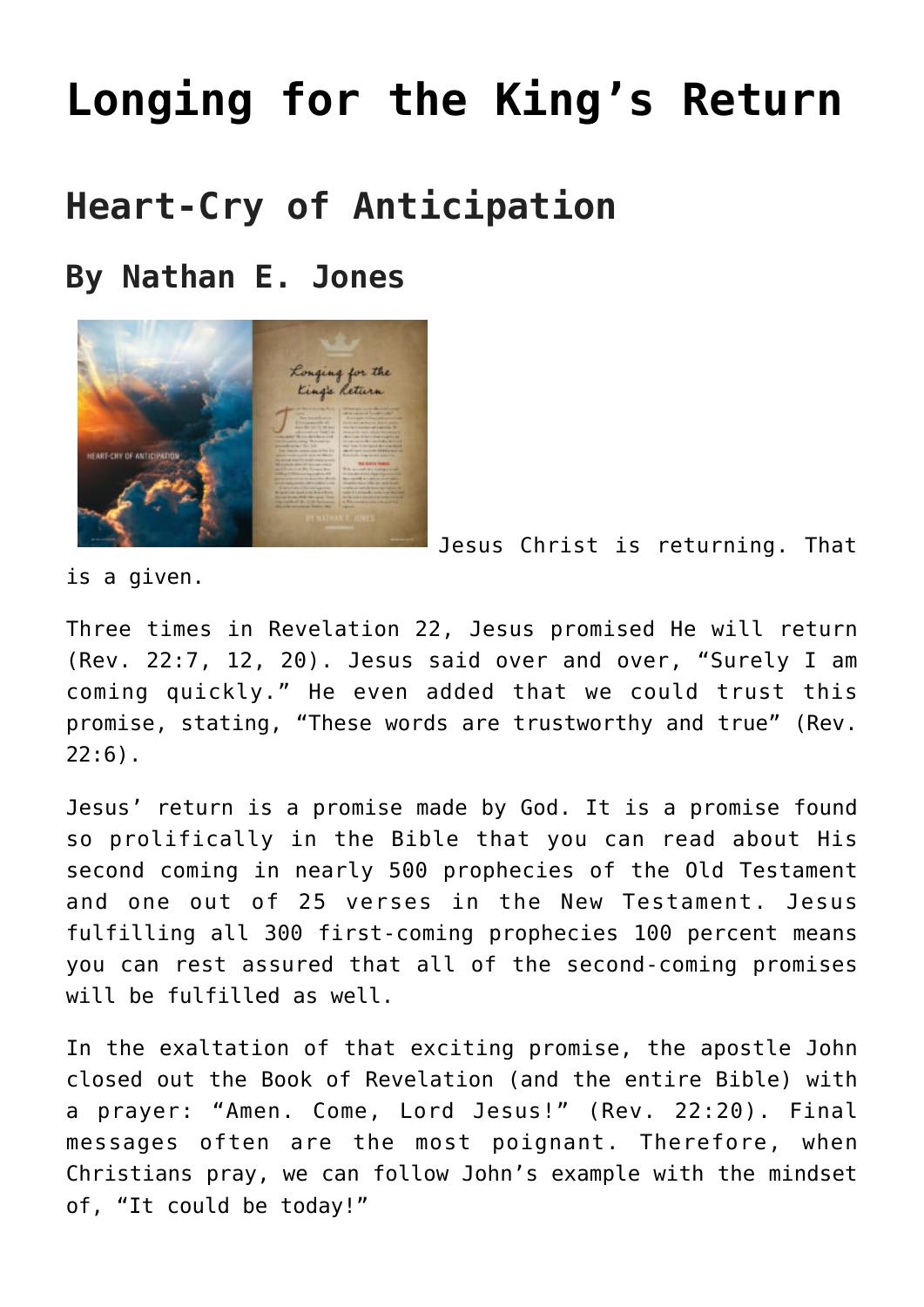If we long for the King's glorious return and that becomes our heart-cry, then we can live every day in eagerness and preparation: "Be always on the watch, and pray that you may be able to escape all that is about to happen, and that you may be able to stand before the Son of Man" (Luke 21:36). Indeed, that certain knowledge of Christ's soon-to-be-fulfilled promise can dramatically change our daily prayer lives.

#### **The Birth Pangs**

We live in a world where alarming news and the absurdity of what's happening increase each day—especially at a rapid pace in our nation. Absurdities that we didn't give much thought to before are suddenly becoming a nightmarish reality. It is obvious that society is speeding down the fast track to the end of the world as we know it. What astounds us today is the speed of its approach.

But that also means we are speeding ever so closer to the second coming of Christ.

How soon is soon? After all, it's been nearly 2,000 years since Christ made that promise. From a human perspective, that's a very long time. But from God's eternal perspective, not so much. For Him, those two millennia have been only like two days (2 Peter 3:8).

The apostles asked this very question of Jesus when He dropped the bombshell revelation on them about the eventual destruction of the Temple (Luke 21:6). This prophecy, found in Matthew 24 and paralleled in Mark 13 and Luke 21, resulted in the apostles asking three questions:

- 1. When will the Temple fall (related to New Testament times)?
- 2. What will be the signs of the end of the age (meaning the end of the Church Age concluded by the rapture, which is our time)?
- 3. What will be the sign of Jesus' coming (concerning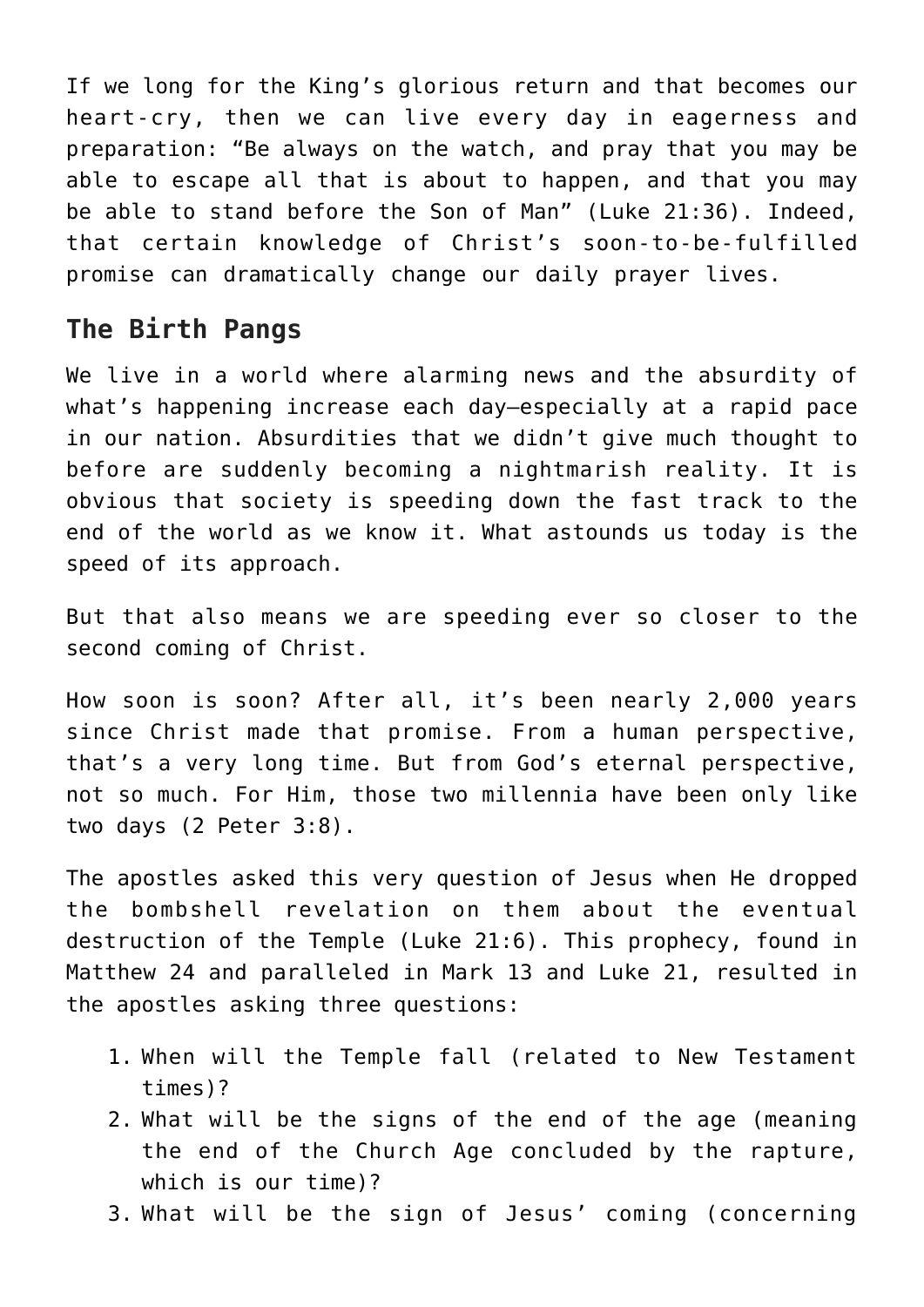Christ's second coming, a time yet future)?

Using the prophetic perspective that looks across time and covers multiple events, Jesus answered all three questions with the same answer. He provided ten signs that would mark the advent of these three events. He added the illustration of birth pangs, in that these signs would increase in frequency and intensity the closer humanity got to these events, much like a woman's contractions as the birth of the baby draws near (Matt. 24:8).

#### **The Ten Signs**

The following list contains the ten signs Jesus gave to show us that we are getting closer to His return.

**1. False Messiahs.** Jesus warned, "Watch out that you are not deceived. For many will come in my name, claiming, 'I am he,' and, 'The time is near.' Do not follow them" (Luke 21:8).

We live in a time like no other as false messiahs and prophets such as Joseph Smith, Charles Taze Russell, Jim Jones, Sun Myung Moon, and hundreds of others claim to speak for God—and even commit the blasphemy that they are Jesus Himself! These fakes will lead up to the greatest of all false messiahs—the Antichrist—and his False Prophet (Rev. 13).

**2. Wars.** "When you hear of wars and uprisings, do not be frightened. These things must happen first, but the end will not come right away. Nation will rise against nation, and kingdom against kingdom" (Luke 21:9–10).

British novelist Margaret Drabble labeled the 20<sup>th</sup> century a "Beastly Century" because an estimated 160–187 million people were killed by war. And the  $21^{st}$  century isn't shaping up to look any different. Nation can also be translated as *ethnos*, meaning the great divisions along ethnic lines will widen.

**3. Earthquakes.** "There will be great earthquakes, famines and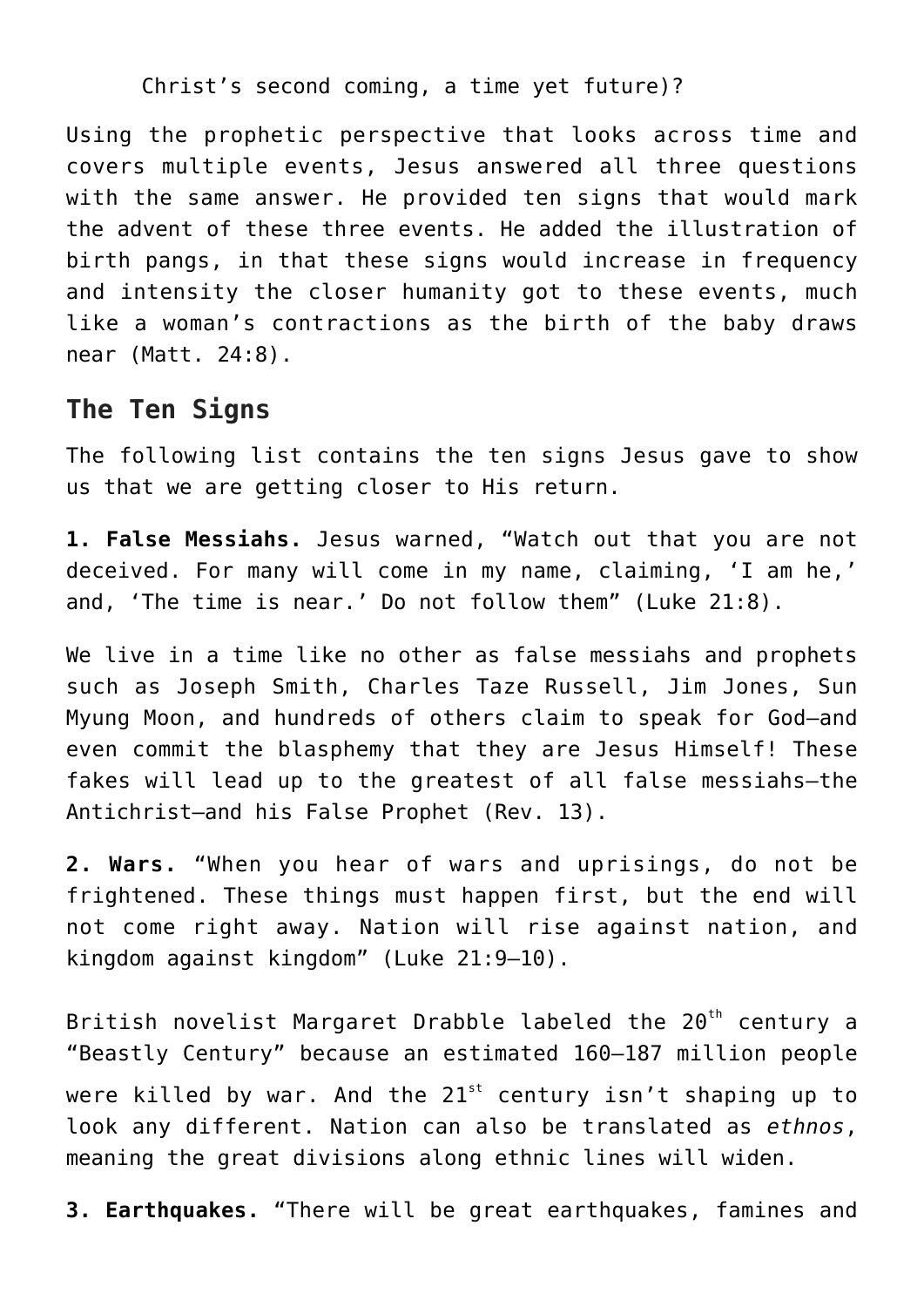pestilences in various places, and fearful events and great signs from heaven" (Luke 21:11).

According to the British charity Oxfam, earthquakes and other natural disasters have gone up 400 percent over the last two decades. High Richter scale-level earthquakes have been increasing in frequency and intensity, affecting nearly 254 million people per year.

**4. Famines.** Jesus also foretold how famines would increase the closer the world approached His return. Seventeen famines have occurred just in the first two decades of the  $21^{st}$  century, decimating nations such as Myanmar, Malawi, North Korea, East Africa, Kenya, and Somalia. Some 925 million people go to bed hungry, and every day almost 16,000 children die from hungerrelated causes. That's one child every five seconds.

**5. Plagues.** Likewise, pestilence and plagues will increasingly continue to kill people by the masses. More than three million people have died from the latest COVID-19 pandemic, but malaria, cholera, AIDS, and countless other diseases also continue to ravage the world's population.

**6. Fearful Events.** Fearful events, especially socio-economic disasters, loom over every horizon. Trillions in debt have been mounting as every country in the world tackles the pandemic by printing unbacked currency. The Bible prophesies an inevitable worldwide economic collapse (Rev. 6:6) and a new passport system that grants permission to people to buy and sell (Rev. 13:16–17).

**7. Signs in the Sky**. Great signs from the heavens include cataclysmic weather such as tornadoes and hurricanes, and objects in outer space hurtling past the earth at unimaginable speeds. National Oceanic and Atmospheric Administration reports that every year unusually active and deadly tornadoes are on the rise. And in 2020, so many hurricanes tore through the Atlantic that naming them exceeded the 26-letter alphabet.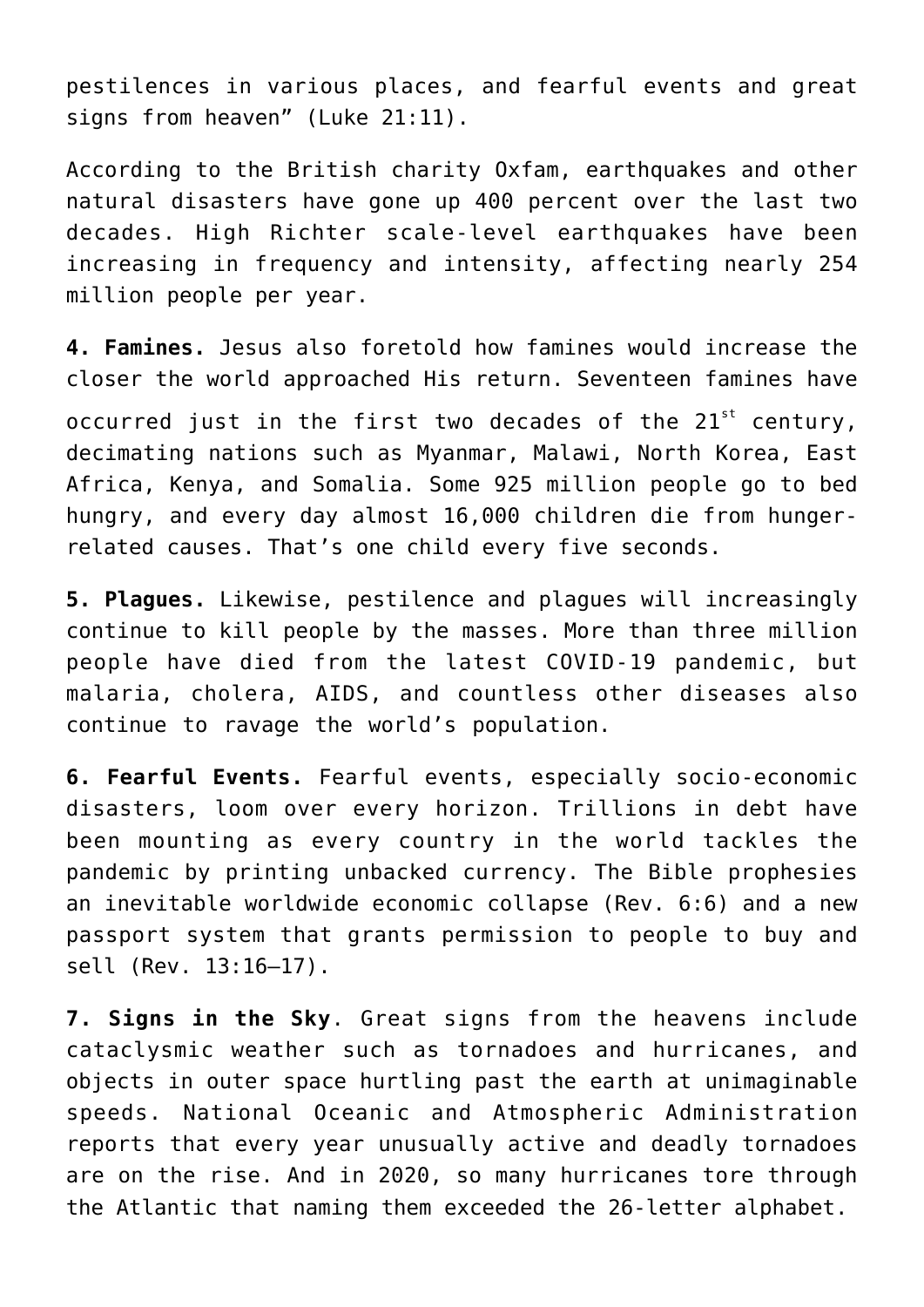**8. The Persecution of Christians.** "But before all this, they will seize you and persecute you. . . . All men will hate you because of me" (Luke 21:12–17).

Voice of the Martyrs reports that tragically more Christians died for their faith in the  $20<sup>th</sup>$  century than in the 19 centuries leading up to it. But, as bad as the  $20<sup>th</sup>$  century was, the  $21^{st}$  century is looking much worse. Tonight, more than 200,000 Christians will try to stay warm in horrific North Korean labor camps. And the mass murder of Christians in China, Nigeria, and many Islamic countries bloodily continues unabated.

**9. Jerusalem under Siege.** "When you see Jerusalem being surrounded by armies, you will know that its desolation is near. . . . Jerusalem will be trampled on by the Gentiles until the times of the Gentiles are fulfilled" (Luke 21:20–24).

Since the Six Day War in 1967, Jerusalem has once again moved under the control of the Jewish people. The United Nations Human Rights Council has passed more resolutions condemning Israel than it has all of the other states combined. And yet, God promised: "I am going to make Jerusalem a cup that sends all the surrounding peoples reeling. Judah will be besieged as well as Jerusalem. On that day, when all the nations of the earth are gathered against her, I will make Jerusalem an immovable rock for all the nations. All who try to move it will injure themselves" (Zech. 12:2-3).

**10. The Return of Christ.** Jesus Christ's final sign will be unique to the third question concerning His second coming. "There will be signs in the sun, moon, and stars. On the earth, nations will be in anguish and perplexity at the roaring and tossing of the sea. Men will faint from terror, apprehensive of what is coming on the world. . . " (Luke 21:25–28).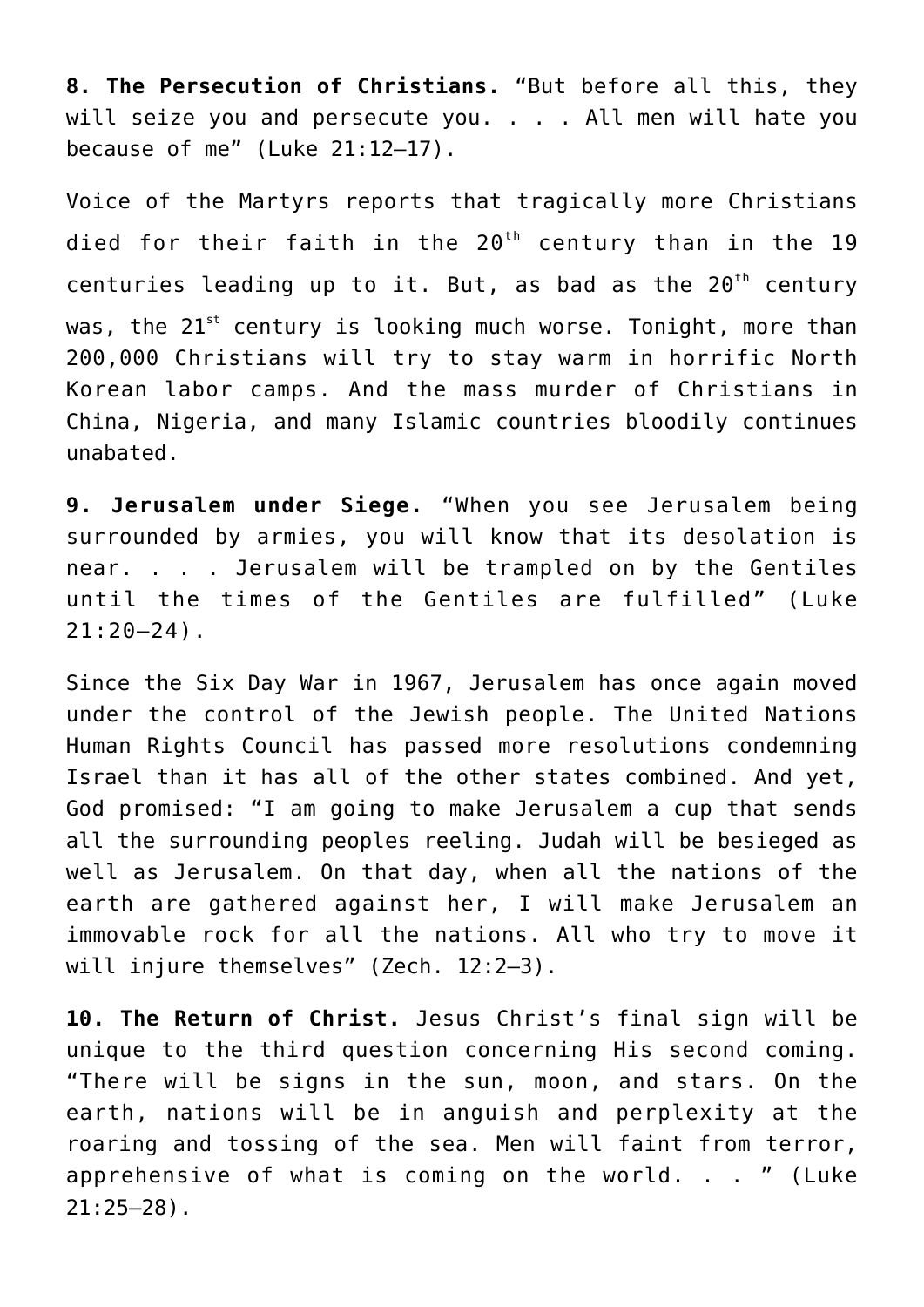Just before Jesus breaks through the heavens, the sky will be filled with even more celestial signs, the nations will cringe in terror, the seas will toss violently, and all of His enemies will run in terror over the return of the King. Jesus then defeats Satan and his followers and ushers in His earthly Kingdom, defined as a 1,000-year reign of peace, righteousness, and justice.

#### **Praying for the Kingdom**

These signs of the times indicate that Jesus is coming back, and we don't have much longer to wait. Can we know the exact day and hour of His return? No, for Jesus stated point-blank, "But about that day and hour no one knows, not even the angels in heaven, nor the Son, but only the Father" (Matt. 24:36). But from these ten signs and the many others Jesus provided throughout the gospels, as well as knowing that these signs are happening with increasing intensity, it is likely we are now living in the season of Christ's return.

So that begs the question, "Are you ready for the Lord's return?" The only way to be ready is to in faith and repentance surrender your life to Jesus Christ as your Savior and Lord.

If you do know Jesus as Savior, then make John's prayer your prayer: "Amen. Even so, come, Lord Jesus!" (Rev. 22:20, kjv).

Our prayers do not bring Jesus back. That date has been stamped in heaven by the Father. But prayer for the return of the King can radically change us, release God's power, and bring about revival and spiritual awakening in those we encounter.

Ask the Lord today to grant you His heart-cry of anticipation. Pray according to His Kingdom purposes. One day soon, you will see the fulfillment of your prayers and experience that blessed hope of the glorious appearing of our great God and Savior, Jesus Christ (Titus 2:13).